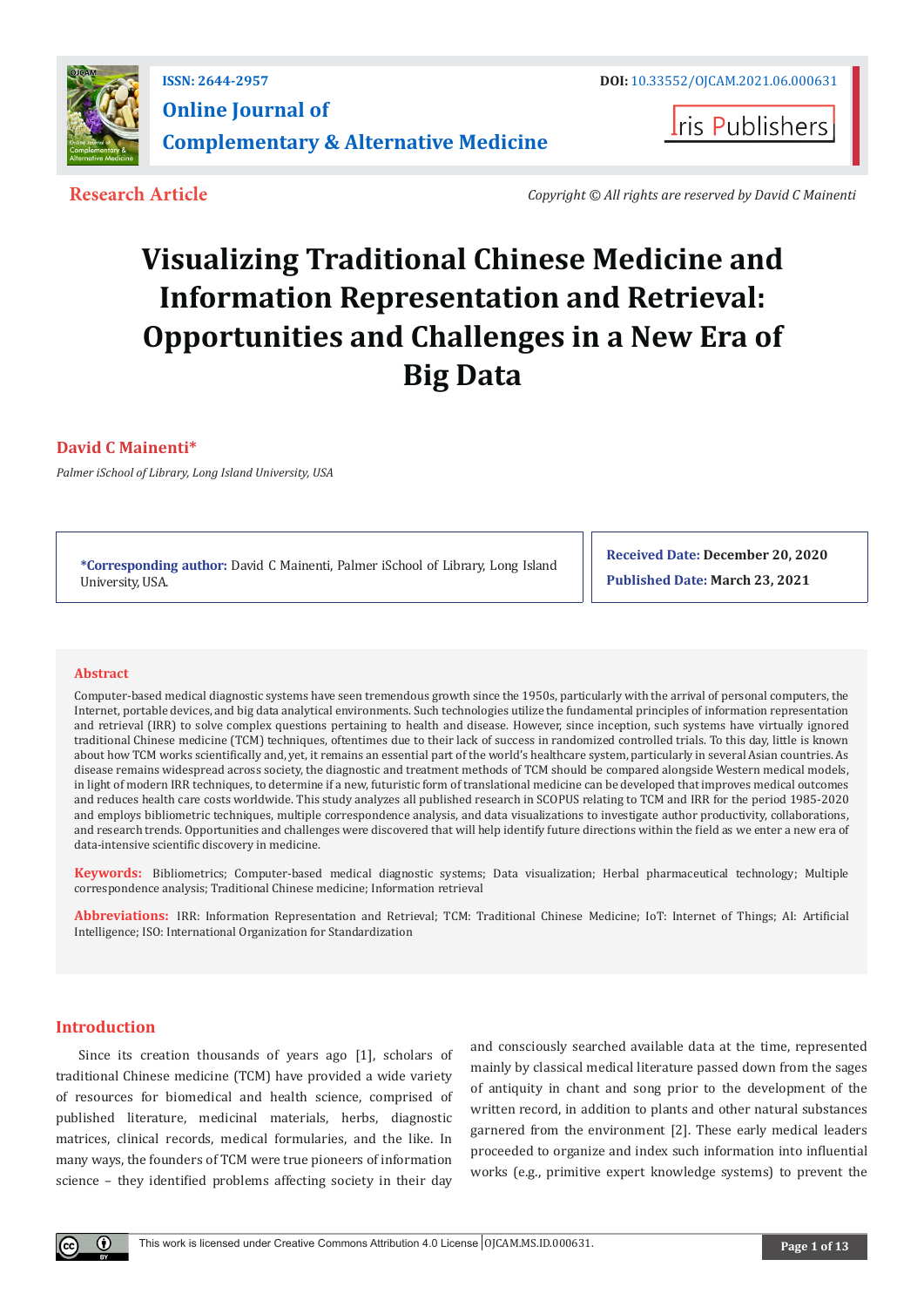spread of epidemic disease so that all those who followed would have retrieval access to a robust decisioning mechanism designed to solve a host of medical issues [3]. These ancient systems, based primarily on natural patterns of disharmony, herbal medical information representation, and treatment models, resemble mathematical thinking based on the presence or absence of human biological information [4] and utilize a binary system of numbers and probabilities that closely identifies with the concept of bits and bytes that form the working principle found in our current computing environment [5].

With the advent of big data analytics, Internet of Things (IoT) technologies, and society's continued pursuit of optimal health and well-being, the idea of developing computer-aided medical decision-making using artificial intelligence (AI) models to simulate the deductive procedure of disease diagnosis is soon to become a common reality that laid roots down over forty years ago [6]. In the future, Samsung [7] predicts sensors embedded all around us monitoring our health in a continuous manner, linked to one giant AI network, picking up signs of illness, automatically nudging users to make healthier choices, acting as a virtual doctor, directing future medical research but also potentially ranking us and shifting health and life insurance premiums to a pay-as-you-live model. Through the use of information representation and retrieval (IRR) technology, medical data gathered from a multitude of sources can now be gleaned and aggregated with appropriate criteria for use in complex TCM algorithms that bridge gaps currently existing in Western diagnostic practices by imitating classical deductive and reasoning procedures for solving medical problems and recommending treatment protocols [8]. Unfortunately, the complexity of medical knowledge creates a number of IRR difficulties [9] including, but not limited to standardized data formats; formulated inputs; and good feature representation with efficient key factors of the target problem. This is further complicated [10] by the fact that there remains, to this day, no single system able to accurately read the many medical manuscripts written in numerous dialects and stored at different locations all over the world, a literary necessity to ground TCM theory with modern science, due to the historical nature of the medicine. In particular, due to thousands of years of medical development and evolution, regional cultural differences and language variations exist which, while providing a richness and diversity to the TCM terminology system, creates standardization problems with the modernization of this classical medical modality, especially when compared to Western medical systems [11], which also experience similar vocabulary issues. On top of this, the use of natural herbal medicinal and other applications such as acupuncture are widely viewed as experimental by the Western scientific community, due, in part, to the individualistic nature in which such modalities are prescribed to human beings. Moving forward, a shift in research ideology will be required, gravitating away from controlled clinical trials to big data based, informationrich experiments with IRR at its core and mobile technologies as

a means to collect large volumes of TCM data in a quantitative manner. To identify research opportunities and challenges that may exist in the design and implementation of a TCM-based diagnostic and medical recommendation system, the purpose of this work is to perform a bibliometric analysis with data visualizations related to IRR and TCM, particularly through author, paper, and co-word analysis, so as to better understand the conceptual structure of the field.

## **Materials and Methods**

Scopus® (http://www.scopus.com), considered by some to be the largest abstract and citation database of peer-reviewed literature, including scientific journals, books and conference proceedings, was initially searched on October 9, 2019 and again on November 16, 2019 for all citations with the Boolean string [("Chinese medicine") AND ("information retrieval") OR ("information representation")] located in the article title, abstract, or keywords. The results of the search revealed 192 documents for the period 1985-2020; a BibTeX export file was saved and read into R, a free software environment for statistical computing and graphics (http://www.r-project.org), using bibliometrix [12], a tool for comprehensive science mapping analysis. The function \*readFiles\* was initially used to create a single large character vector; this object was then converted into a data frame using the function \*convert2df\*, with cases corresponding to manuscripts and variables to field tags in the original export file, comprising all bibliographic attributes of each document based on Clarivate Analytics WoS Field Tag codified industry standards [13]. During data cleansing, four entries were removed from the data frame due to a lack of author and other document information: three represented conference proceeding introductions and a fourth represented an introductory chapter on semantic grid applications for traditional Chinese medicine.

### **Results and Discussion**

#### **Descriptive analysis**

To begin, a descriptive analysis was performed on the bibliographic data frame using the function \*biblioAnalysis\*; a display of the main results are included in Table 1. A total of 188 documents from 105 sources and 899 author appearances were noted, including a collaboration index of 2.49. Figure 1 illustrates the number of publications per year for the collection period 1985-2020; one large spike occurs in 2006 (28 citations) which continues into 2008, followed by a dip and then another, slower increase cumulating in 2017. This trend mirrors publications on IRR in general, which also peaks in 2006, according to Scopus, representing the maturation of computer browsing and the initial transition to mobile smart devices.

Table 2 contains the top 10 most cited papers in the collection, with Kanehisa M, et al. [14] having been cited over 1,500 times for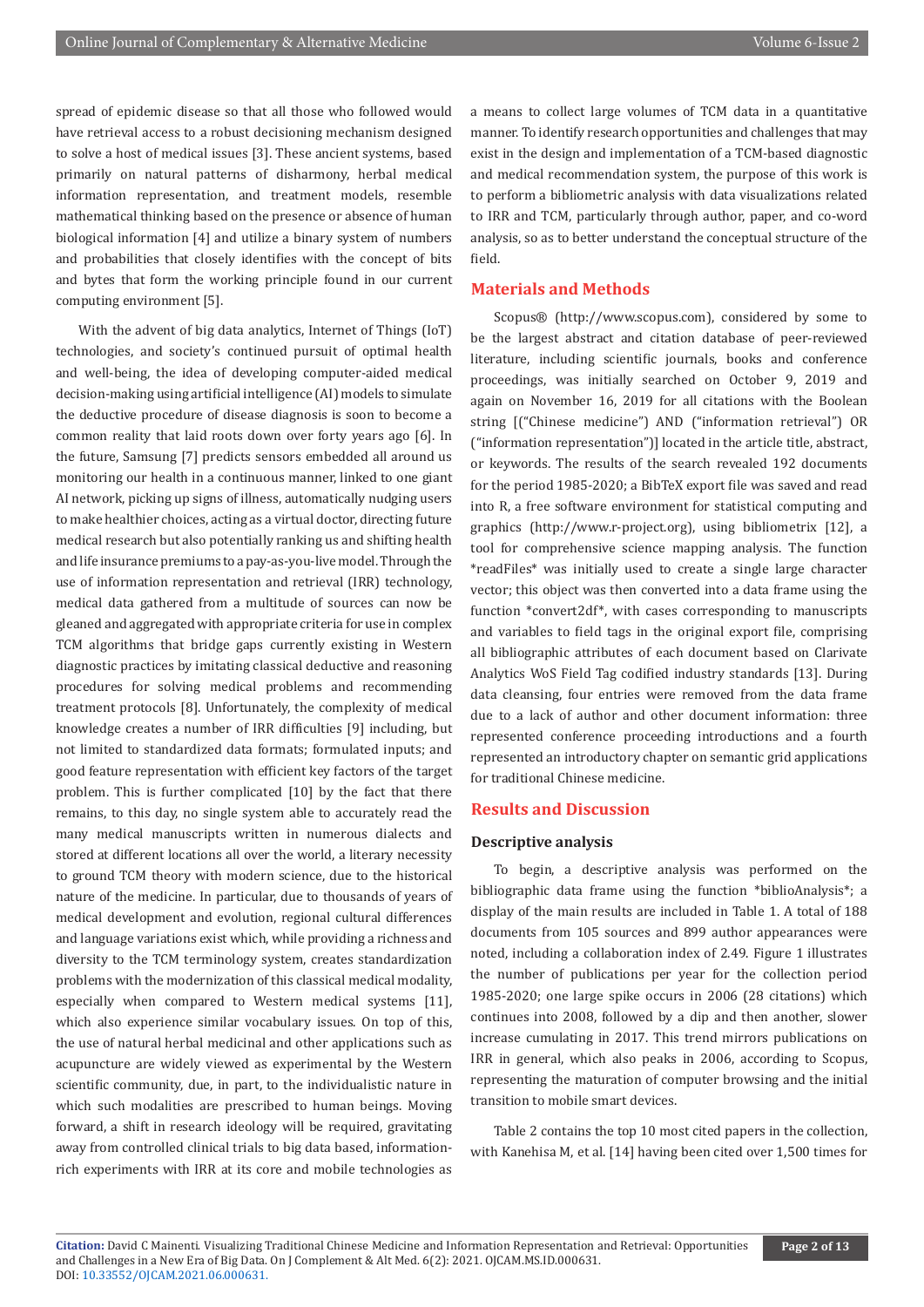their work in Japan on computerizing disease information using pathway maps, all Japanese drugs (including every TCM herbal formula), and gene/molecule lists. The second most-cited paper, Tang JL, et al. [15], represents one of the oldest papers in the current collection and is a summary of issues relating to randomized controlled trials in TCM, specifically: lack of blinding; low sample sizes; using another, unproven TCM treatment as the control; not long-term in nature; incompleteness; lack of quantitative data; missing intention to treat; lack of data on baseline characteristics or side effects; short reporting; and presence of publication bias. The third most-cited paper [16], was published in an American Heart Association journal and concludes, in similar fashion, the insufficiency of TCM evidence in using herbal medicinal for stroke patients, due to bias from poor methodology, even though the agents used appeared to be potentially beneficial and nontoxic in nature. The fourth document with the most citations [17] discusses newly published guidelines and technical notes by the European Union, in collaboration with Chinese scientists, to encourage good practice in the collection, assessment, and publication of TCM literature. The fifth most-cited document [18] reviews advances in automated tongue diagnosis, a key requirement for the accurate gathering of quantitative data, while the sixth most-cited document [19] discusses the development of ontology for TCM IRR. Fang YC, **Table 1:** Main information regarding the collection.

et al. [20] and Qiao X, et al. [21] both discuss the creation of TCM databases, while Wojcikowski K, et al. [22] again point to difficulties with randomized controlled trials in TCM, particularly relating to the use of herbal medicinals in the treatment of kidney disorders. The tenth most-cited document [23] concludes that text mining of TCM literature and clinical data carries with it the potential to clarify misunderstandings, but clear operational definitions are first required.

Table 3 lists total citations by country, along with average article citations; Japan leads this metric due to the Kanehisa M, et al. [24] document noted above, with China positioned strongly behind with 865 total citations. As expected, over 50% of the top 10 countries are located in Asia; the United States remains far behind in this research area with only 10 total citations related to one published article. Table 4 illustrates the top author countries in the collection, with China strongly in the lead with 109 articles (a frequency of 0.76224) – additionally, 89% of these articles (97) are considered single country publications. Given the nature of this data, TCM and IRR research in the East has been mainly conducted as single country publications (China, Hong Kong, Korea, and Japan) while Australia, Canada, and Germany research has been more multicountry in nature.

| <b>Description</b>                   |               |  |  |
|--------------------------------------|---------------|--|--|
| <b>Documents</b>                     | 188           |  |  |
| Period                               | $1985 - 2020$ |  |  |
| <b>Sources</b>                       | 105           |  |  |
| Average citations per documents      | 17.9          |  |  |
| Authors                              | 710           |  |  |
| <b>Author Appearances</b>            | 899           |  |  |
| Authors of single-authored documents | 13            |  |  |
| Authors of multi-authored documents  | 697           |  |  |
| Documents per Author                 | 0.265         |  |  |
| Authors per Document                 | 3.78          |  |  |
| Co-Authors per Documents             | 4.78          |  |  |
| Collaboration Index                  | 2.49          |  |  |

**Table 2:** Top 10 most cited papers.

| Paper                                 | Total Citations (TC) | TC per Year |
|---------------------------------------|----------------------|-------------|
| Nucleic Acids Res [14]                | 1,506                | 136.91      |
| Br Med $\int$ [15]                    | 203                  | 9.67        |
| Stroke [16]                           | 130                  | 10          |
| J Ethnopharmacol [17]                 | 101                  | 12.62       |
| <b>IEEE Trans Med Imaging [18]</b>    | 88                   | 5.87        |
| Artif Intell Med [19]                 | 80                   | 5           |
| <b>BMC Complement Altern Med [20]</b> | 79                   | 6.58        |
| J Chem Inf Comput Sci [21]            | 76                   | 4.22        |
| J Lab Clin Med [22]                   | 69                   | 4.93        |
| <b>J</b> Biomed Informatics [23]      | 59                   | 5.9         |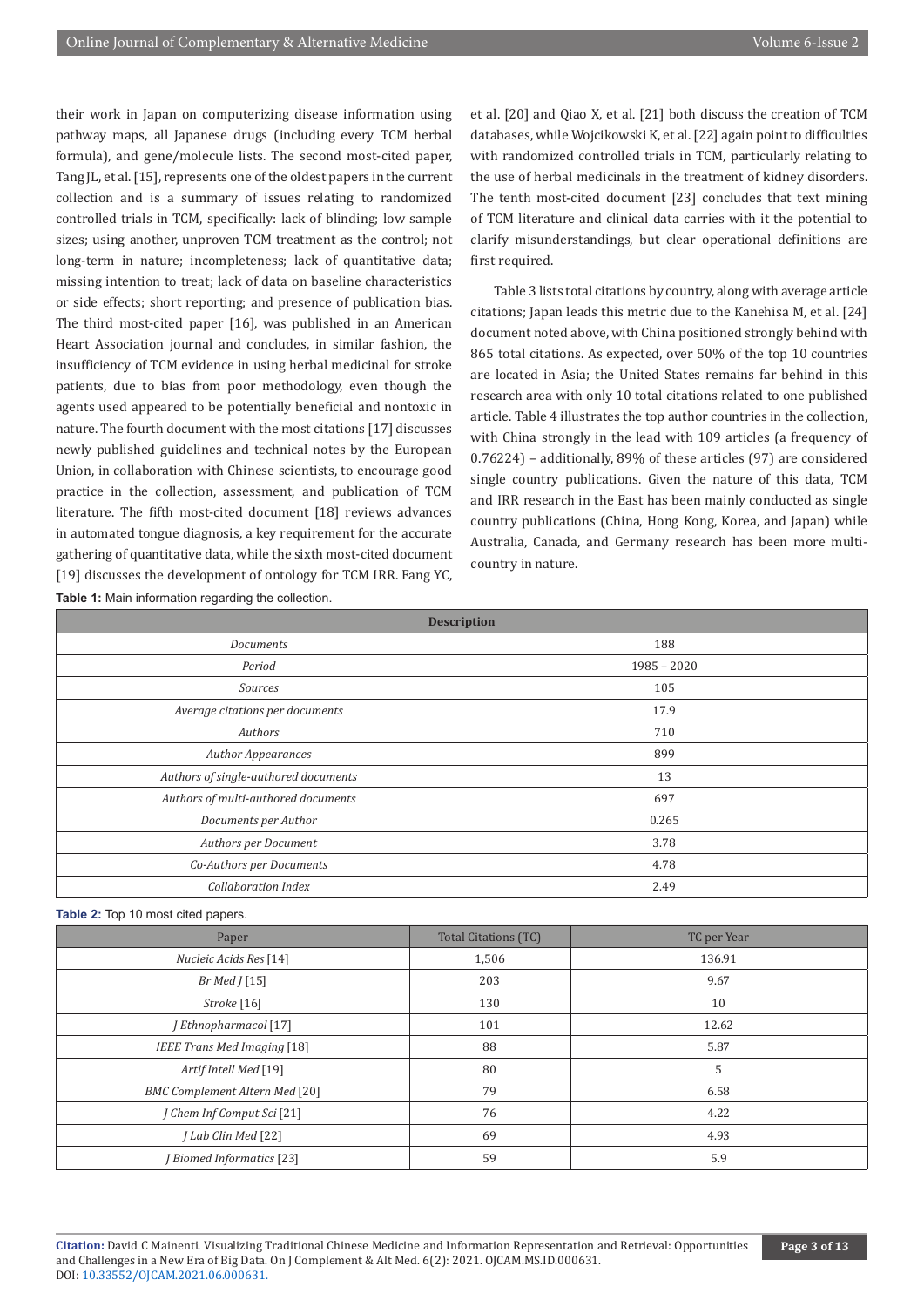| Country               | <b>TC</b> | <b>Average Article Citations</b> |
|-----------------------|-----------|----------------------------------|
| Japan                 | 1,509     | 754.5                            |
| China                 | 865       | 7.94                             |
| Hong Kong             | 286       | 47.67                            |
| Australia             | 254       | 31.75                            |
| Taiwan                | 79        | 79                               |
| Korea                 | 51        | 10.2                             |
| <b>United Kingdom</b> | 32        | 16                               |
| Singapore             | 21        | 21                               |
| Germany               | 13        | 6.5                              |
| <b>USA</b>            | 10        | 10                               |

**Table 3:** Top 10 total citations per country.

Table 5 lists the top 10 most productive authors in the collection, based on both number of published articles (full counting) and number of published articles fractionalized (which assigns coauthored publications a fraction of one to each of the co-authors); studies have illustrated that, oftentimes, fractional counting offers a more useful perspective than full counting, especially as a means to avoid misunderstanding or misinterpretation [25]. Fractionalized counting does not affect the most productive author (Zhang Y) but does shift the order of the others slightly and results in the appearance of one new author (Xiong X) in the top 10.

Figure 2 applies the \*authorProdOverTime\* function on the collection to calculate and visualize the production of these top 10 authors over time, in terms of number of publications and total citations per year, for the period 1985-2020. This illustration clearly depicts the top producing author (Zhang Y) as covering both a wide period (2005-2019) along with more recent proliferation, oftentimes as a co-author, as noted by the number of articles fractionalized (2.09). Other authors with more recent production include Yu T (8 overall publications), Li J and Wang Y (6 overall publications each), and Liu L (5 overall publications).

Table 6 contains the top 10 most frequent journals, based on number of published articles in the collection – led by the Chinese Journal of Clinical Rehabilitation with 25 articles and followed by Evidence-Based Complementary and Alternative Medicine with 11 publications. However, it is important to also look at this data from the perspective of number of documents published annually; this information for each of the top five sources is visualized in Fig. 3 using the function \*sourceGrowth\*, which illustrates that the Chinese Journal of Clinical Rehabilitation was only in existence from 2002-2006. Since then, four newer journals have increased their publication rate, particularly Evidence-Based Complementary and Alternative Medicine, which is second in number of articles but clearly the leading publication in this field, particularly as the journal currently holds an h-index of 72 and sits as the sixth ranked journal in complementary and alternative medicine [26].

| Country               | <b>Articles</b> | Frequency | <b>SCP</b>     | <b>MCP</b>               | <b>MCP Ratio</b> |
|-----------------------|-----------------|-----------|----------------|--------------------------|------------------|
| China                 | 109             | 0.76224   | 97             | 12                       | 0.11             |
| Australia             | 8               | 0.05594   | 4              | 4                        | 0.5              |
| Hong Kong             | 6               | 0.04196   | 5              |                          | 0.167            |
| Korea                 | 5               | 0.03497   | 5              | 0                        | 0                |
| Canada                | 2               | 0.01399   | $\bf{0}$       | $\overline{\mathcal{L}}$ |                  |
| Germany               | 2               | 0.01399   |                |                          | 0.5              |
| Japan                 |                 | 0.01399   | 2              | $\theta$                 |                  |
| <b>United Kingdom</b> | 2               | 0.01399   | $\overline{2}$ | $\theta$                 |                  |
| <b>Brazil</b>         |                 | 0.00699   |                | $\theta$                 | $\Omega$         |
| Hungary               |                 | 0.00699   |                | 0                        |                  |

**Table 4:** Top 10 corresponding author's countries.

Table 5: Top 10 Most productive authors.

| Author  | <b>No. of Articles</b> | Author  | <b>No. of Articles Fractionalized</b> |
|---------|------------------------|---------|---------------------------------------|
| Zhang Y | 10                     | Zhang Y | 2.09                                  |
| Wu Z    |                        | Zhou X  | 2.05                                  |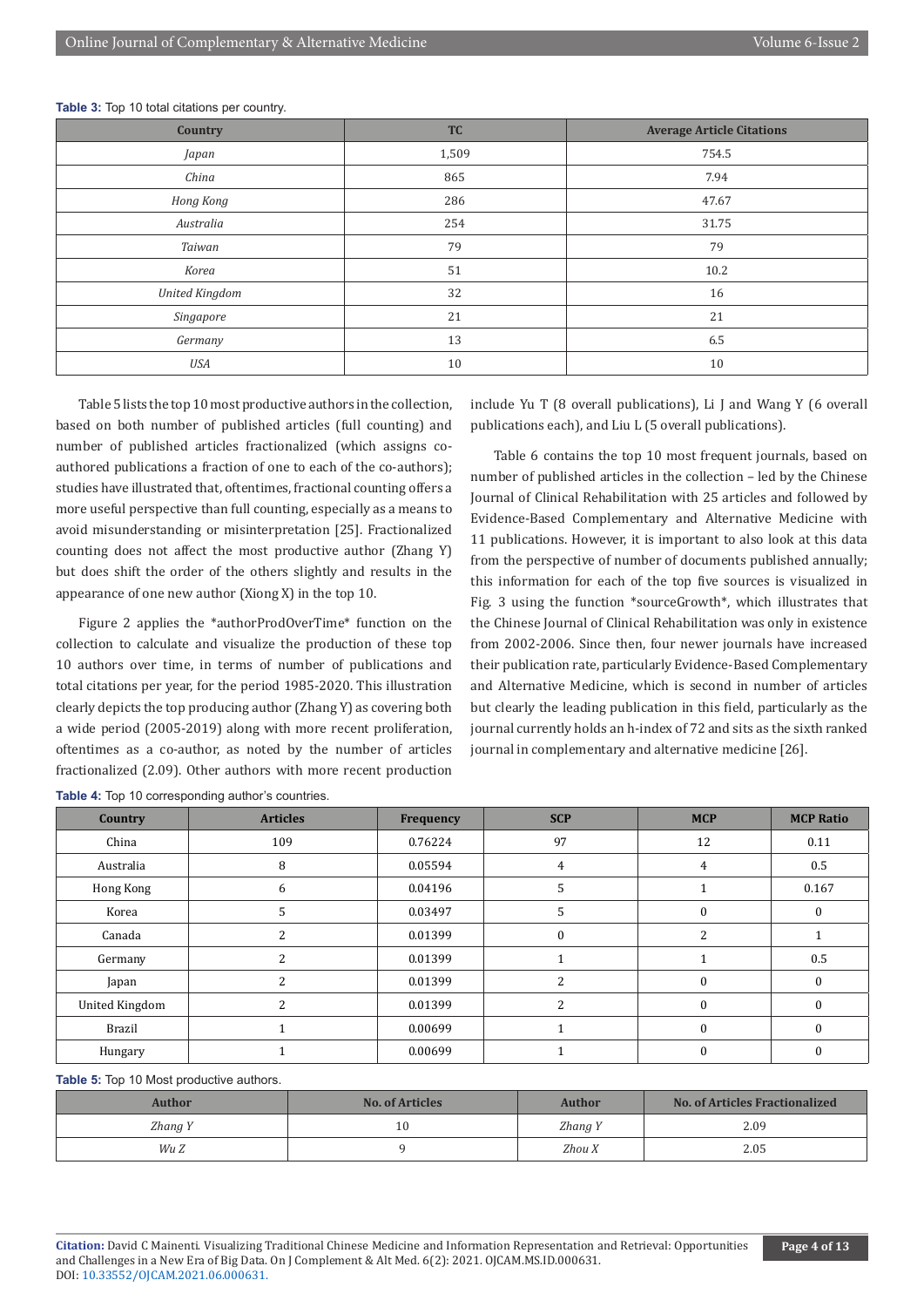| Yu T   | 8 | Wu Z    | 1.75 |
|--------|---|---------|------|
| Zhou X | 8 | Wang Y  | 1.45 |
| Chen H |   | Yu T    | 1.35 |
| Chen X |   | Li J    | 1.31 |
| Li J   | h | Chen H  | 1.25 |
| Wang Y | 6 | Xiong X | 1.25 |
| Cui M  |   | Cui M   | 1.19 |
| Liu L  |   | Chen X  | 1.11 |

#### **Table 6:** Top 10 Most frequent journals.

| <b>Sources</b>                                        | <b>No. of Articles</b> |
|-------------------------------------------------------|------------------------|
| Chinese Journal of Clinical Rehabilitation            | 25                     |
| Evidence-Based Complementary and Alternative Medicine | 11                     |
| Journal of Ethnopharmacology                          |                        |
| Zhongguo Zhongyao Zazhi                               |                        |
| Journal of Alternative and Complementary Medicine     | h                      |
| Chinese Journal of Evidence-Based Medicine            |                        |
| Chinese Journal of Integrative Medicine               |                        |
| Zhongguo Zhongxiyi Jiehe Zazhi                        |                        |
| Journal of Chinese Integrative Medicine               |                        |
| Journal of Traditional Chinese Medicine               |                        |

#### **Table 7:** Top 10 Most frequent keywords.

| <b>Author Keywords</b>              | <b>No. of Articles</b> | <b>Keywords-Plus</b>         | <b>No. of Articles</b> |
|-------------------------------------|------------------------|------------------------------|------------------------|
| <b>Traditional Chinese Medicine</b> | 27                     | <b>Information Retrieval</b> | 173                    |
| Systematic Review                   | 13                     | Chinese Medicine             | 151                    |
| Chinese Medicine                    |                        | Human                        | 120                    |
| <b>Information Retrieval</b>        |                        | Article                      | 86                     |
| Meta Analysis                       | 6                      | Medicine                     | 77                     |
| <b>Information Extraction</b>       | 5                      | Humans                       | 67                     |
| Ontology                            | 5                      | Review                       | 66                     |
| Review                              | 5                      | Herbaceous Agent             | 54                     |
| <b>TCM</b>                          | 5                      | Chinese Traditional          | 45                     |
| Chinese Herbal Medicine             |                        | Priority Journal             | 42                     |

#### **Table 8:** Historiograph legend.

| Year | Reference                                      | <b>Local Citations</b>   | <b>Global Citations</b> |
|------|------------------------------------------------|--------------------------|-------------------------|
| 1999 | TANG JL, 1999, BR MED J                        | 3                        | 203                     |
| 2001 | CHANG IM, 2001, ANN NEW YORK ACAD SCI          |                          | 20                      |
| 2002 | BENSOUSSAN A, 2002, J TOXICOL CLIN TOXICOL     |                          | 36                      |
| 2002 | OIAO X, 2002, J CHEM INF COMPUT SCI            | 2                        | 76                      |
| 2004 | KA WF, 2004, J ALTERN COMPLEMENT MED           |                          | 7                       |
| 2004 | ZHOU X, 2004, ARTIF INTELL MED                 | 5                        | 80                      |
| 2005 | WANG JF, 2005, CLIN PHARMACOL THER             |                          | 21                      |
| 2006 | LI Y, 2006, ZHONGGUO ZHONG XI YI JIE HE ZA ZHI |                          | 5                       |
| 2007 | FLOWER A, 2007, J ALTERN COMPLEMENT MED        |                          | 31                      |
| 2007 | CHEN H, 2007, BMC BIOINFORM                    | $\overline{\mathcal{L}}$ | 25                      |
| 2008 | FANG YC. 2008. BMC COMPLEMENT ALTERN MED       | 5                        | 79                      |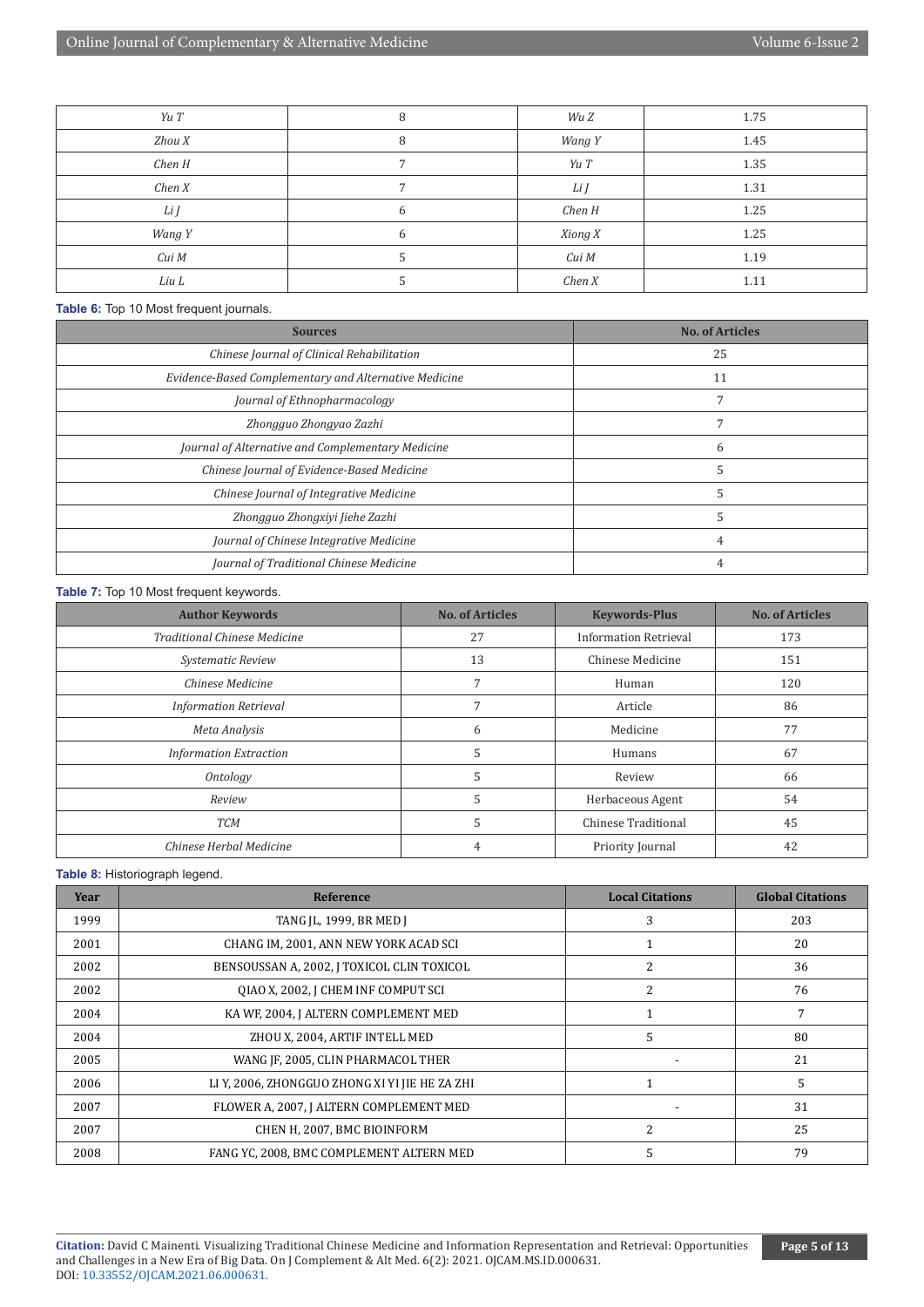| 2008 | TSE HYG, 2008, J BIOMOL SCREEN                           |              | $\overline{2}$ |
|------|----------------------------------------------------------|--------------|----------------|
| 2008 | CHEN H, 2008, BMC BIOINFORM                              |              | 5              |
| 2009 | MAY BH, 2009, BIOGERONTOLOGY                             | $\mathbf{1}$ | 18             |
| 2010 | ZHANG X, 2010, PROC - INT CONF BIOMED ENG INF, BMEI      | $\mathbf{1}$ | 11             |
| 2010 | ZHOU X, 2010, J BIOMED INFORMATICS                       | 3            | 59             |
| 2010 | BOEHM K, 2010, HEALTH INF LIBR J                         |              | 13             |
| 2011 | SAMPSON M, 2011, EVID -BASED COMPLEMENT ALTERN MED       |              | 7              |
| 2012 | JIANG Z, 2012, IEEE INT CONF E-HEALTH NETWORKING         | $\mathbf{1}$ | 11             |
| 2012 | MAY BH, 2012, J ALTERN COMPLEMENT MED                    | 1            | 16             |
| 2012 | JIANG M, 2012, EVID - BASED COMPLEMENT ALTERN MED        |              | 43             |
| 2014 | CHEN X, 2014, COMP MATH METHODS MED                      |              | 3              |
| 2014 | CHEN H, 2014, BIOMED RES INT                             |              | 3              |
| 2015 | XIONG X, 2015, NAT REV CARDIOL                           |              | 21             |
| 2015 | YOU M, 2015, SCI WORLD I                                 |              | $\mathbf{1}$   |
| 2015 | XIONG X, 2015, BMJ OPEN                                  | $\mathbf{1}$ | $\overline{7}$ |
| 2016 | MAY BH, 2016, J ALTERN COMPLEMENT MED                    |              | 9              |
| 2016 | WAN H, 2016, J AM MED INFORMATICS ASSOC                  |              | $\overline{4}$ |
| 2016 | YU T, 2016, PROC - INT CONF BIOMED ENG INFORMATICS, BMEI |              | $\mathbf{1}$   |
| 2017 | LIU YQ, 2017, CHIN J INTEGR MED                          | $\mathbf{1}$ | $\mathbf{1}$   |
| 2017 | WANG L, 2017, EVID -BASED COMPLEMENT ALTERN MED          |              | $\mathbf{1}$   |
| 2019 | YOON SH, 2019, CHIN J INTEGR MED                         |              | 3              |

Table 7 contains the top 10 most frequent keywords using two keyword variations: authors' keywords, as specifically selected by each author, and keywords-plus, which are those keywords extracted from the publication by Scopus' database algorithms. The results vary, with keywords-plus identifying many more in common across the collection – for example, information retrieval was only selected by seven authors as a keyword but appears 173 times as a keywords-plus. Overall, while keywords-plus is as effective as authors' keywords in terms of bibliometric analysis investigating the knowledge structure of a particular field, it is often less comprehensive in representing an article's specific content [27]. However, within this collection, the use of keywords-plus may lead to a greater understanding than simply using those keywords identified by the authors, due to the increased volume and commonality of terms; this is particularly evident in Figure 4a and Figure 4b, which clearly illustrate greater and more prolific growth of keyword-plus over time, as compared to authors' keywords.

#### **Network visualizations**

To summarize the activity of top authors, journals and keywords presented below, Figure 5 employs the \*threeFieldsPlot\* function to generate a Sankey diagram that visualizes multiple attributes at the same time; top authors on the left, top author keywords in the center, and major cited references on the right. The width of the bands is linearly proportional to frequency, and the size of the boxes correspond to overall production.

Figure 6 visualizes scientific collaboration networks in and

across countries using the \*biblioNetwork\* function to develop each matrix and the \*networkPlot\* function to illustrate it. A sphere layout is used with the size of the sphere correlating to overall production, lines density relating to collaboration strength, and color relating to the nature of the collaboration. As expected, the majority of research is clustered in and around China, particularly with Western countries, while six additional countries are illustrated as working independently (Taiwan, Brazil, Japan, Spain, Hungary, and Korea). The main collaboration networks, however faint, are represented by Germany-United Kingdom-China, USA-Canada-China, and Singapore-China, based on the density of the lines.

Figure 7 depicts a word co-occurrence network that maps and clusters terms extracted from author abstracts. The \*termExtraction\* function was first used with word stemming to gather this information from the textual abstract field of each manuscript. In this visualization, TCM stands alone at the bottom left in its relation to the larger clusters of information science (red), herbology (green), and biomedicine (blue). Similarly, Figure 8 illustrates author keyword co-occurrences, which follows a similar pattern as to the extracted words from the author abstracts but, due to each individual author's knowledge of the work during the keyword selection process, this visualization displays in a more orderly fashion, showing a logical progression from TCM, through a main section of information retrieval, to herbology, and ultimately across to Western biomedicine.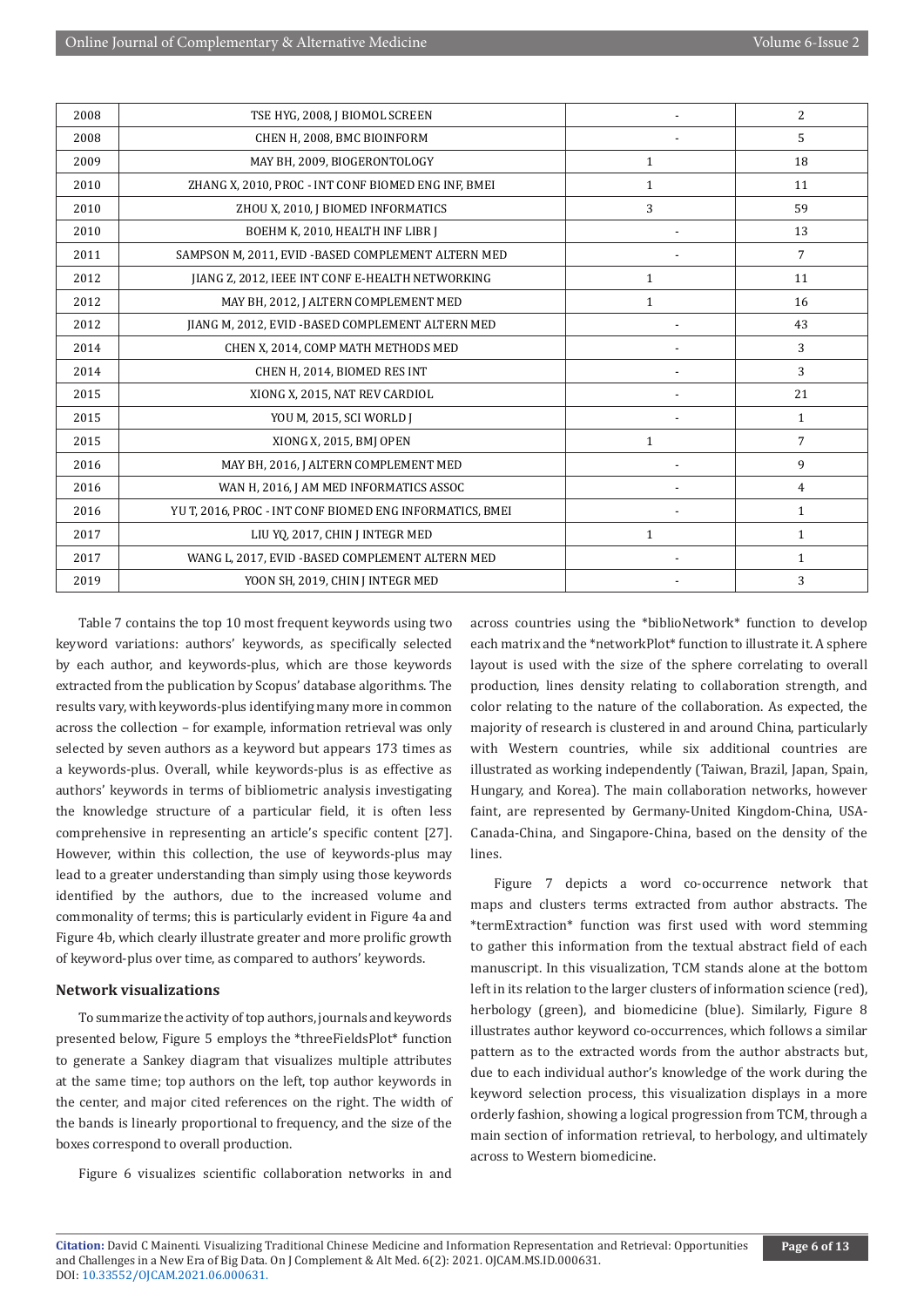





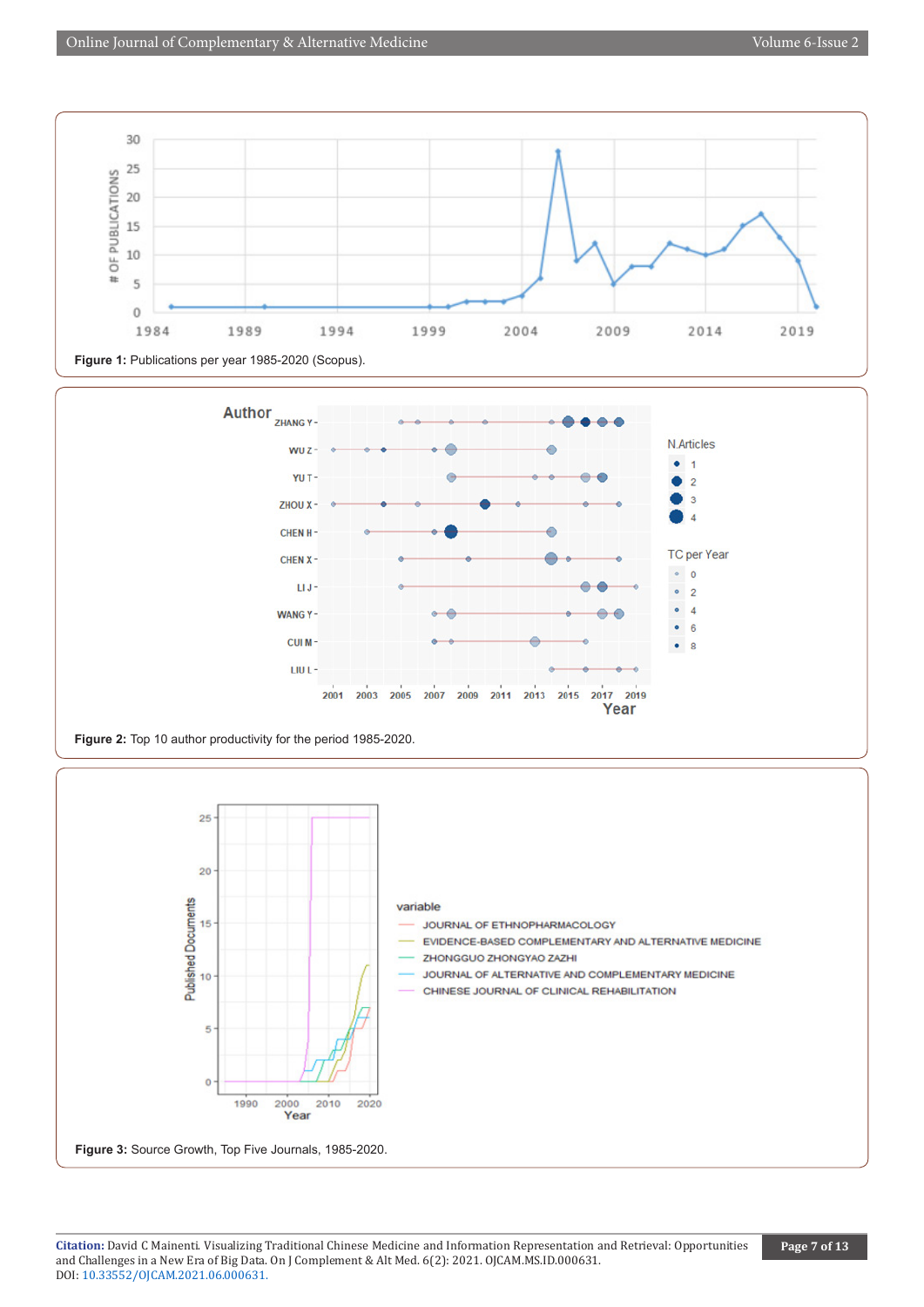



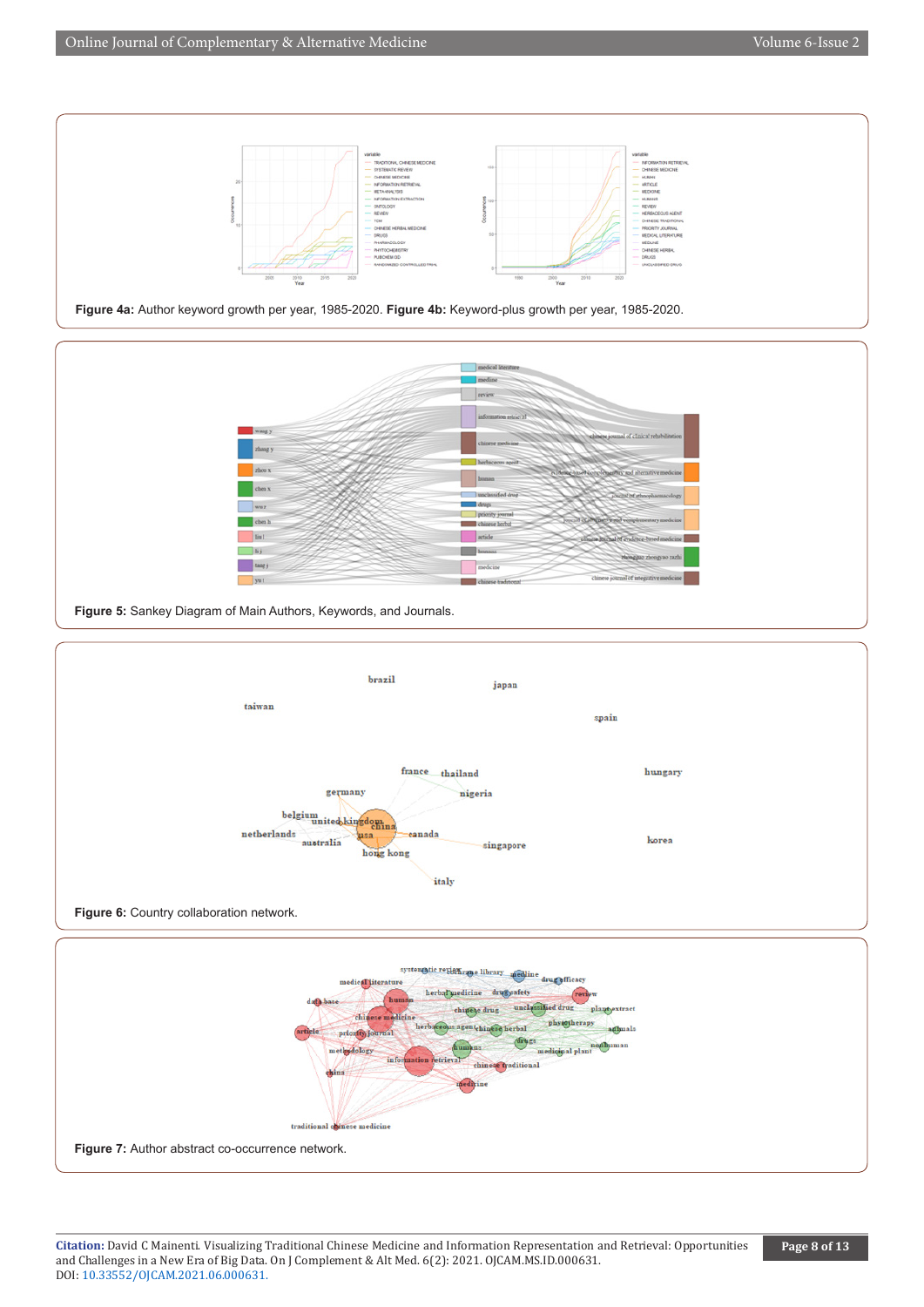# **Visualizing influential papers**

In each and every scientific field, a number of publications play influential roles in its evolution; these articles and their impacts can be accelerating factors in research development [28]. It is therefore important to identify and visualize the most influential articles on TCM and IRR published between 1985 and 2020, in order to better understand the nature and chronology of the field through its key authors, papers, and subjects. Using the \*histNetwork\* function, we created a historical citation network from the collection, using

a minimum number of one global citation for the documents included in the analysis (see Table 8 for legend). We then employed the \*histPlot\* function to plot the historical co-citation network in the style of Garfield [29], using both local and total citation distributions; nodes displayed in Fig. 9 identify the thirty two specific articles identified in the collection and sort the main bibliography in ascending order by year. Each circle represents a paper, and arrows, pointing from one node to the next (usually to an older paper), indicates the citation relationship between these key works.





**Figure 9:** Historiograph of TCM and IRR (minimum one citation).

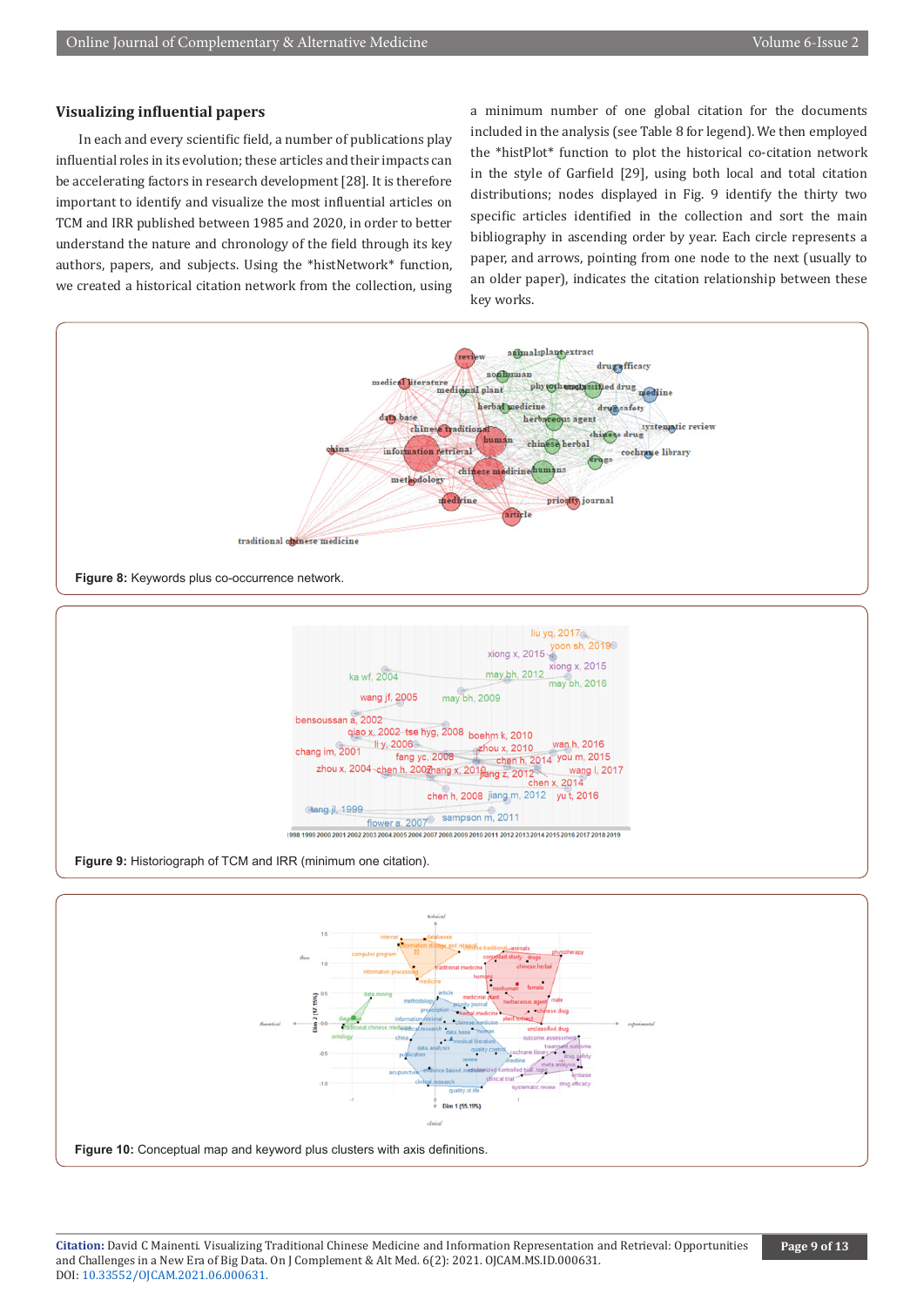In the historiograph for TCM and IRR, the paper by Tang JL, et al. [30] serves as the first work noted and surveyed the efficacy of randomized controlled trials in TCM literature; this spurned a line of research (highlighted in blue) extending to Flower A, et al. [31] who advocated for the Delphi method, Sampson M, et al. [32] who searched for additional databases to identify more successful controlled trials, and Jiang M, et al. [33] who evaluated evidencebased literature for TCM diagnosis and knowledge discovery.

The second and most dominant area of research in Figure 9 (highlighted in red) focuses on TCM information databases and begins with Chang IM [34] who investigated anti-aging and healthpromoting elements derived from traditional herbal remedies found in the Traditional Oriental Medicine Database, leading to future research by Boehm K, et al. [35], who provided an overview of 45 published database resources for complementary and alternative medicine. Bensoussan A, et al. [36] established research goals for the search and retrieval of scientific evidence regarding the toxicity of Chinese herbal medicine, which contributed to Wang JF, et al. [37] and the construction of a TCM information database. Qiao X, et al. [38] created a structured database of components extracted from TCM herbs, while Zhou X, et al. [39] wrote an influential paper (5 local citations) that used ontology to construct a unified TCM language system for information retrieval and integration. This led to Zhou X, et al. [40], which investigated research issues regarding TCM text mining, You M, et al. [41], who developed an intelligent system for customized clinical TCM case management and analysis, Wan H, et al. [42], who constructed a heterogeneous factor graph model for extracting relations from TCM literature, and Yu T, et al. [43], who utilized semantic web technologies to build cross-cultural communication between TCM and Western medicine.

Chen H, et al. [44] used semantic and knowledge-based techniques to build e-toolkits that facilitate TCM information sharing; this contributed to Chen H, et al. [45], which introduced state-of-the-art semantic web technologies for biomedicine as a whole, including applications for TCM and translational research. Tse HYG, et al. [46] developed an online TCM herbal medical database built again from the earlier herbal works of Bensoussan A, et al. [47] and Qiao X, et al. [48]. Li Y, et al. [49] focused on utilizing data mining techniques that compared clinical characteristics of TCM and Western medicine in the diagnosis of rheumatoid arthritis, which led to Fang YC, et al. [50], another influential paper, who developed a database to provide information about TCM, genes, diseases, effects, and ingredients from a wide variety of biomedical literature. This was further studied by Zhang X, et al. [51], who created a hierarchical symptom-herb topic model for TCM research in the treatment of diabetes, and Jiang Z, et al. [52], who used link topic models to analyze TCM symptom-herb regularities. Chen X, et al. [53], also used this research to develop a semantic search engine for IRR in modern biology and TCM, along with Chen H, et al. [54], who presented a general web ontology language reasoning

framework to study biological entities across TCM and Western medicine. These works ultimately influenced Wang L, et al. [55], who used topic model and multi-label classifiers to predict the function of TCM herbal prescriptions.

A third, smaller research group in Fig. 9 (highlighted in green) begins with Ka WF [56], who introduced journals and other TCM research materials available online and May BH, et al. [57], who searched English and Chinese databases to review the effectiveness and safety of Chinese herbal medicines for use in the treatment of cognitive and memory impairment. These two works led to additional research by May BH, et al. [58], comparing and evaluating published TCM collections for research and drug discovery searches, and May BH, et al. [59], who searched a database of over 1,000 classical and pre-modern TCM texts for the treatment of memory impairment. A fourth research group was also mapped on the historiograph (highlighted in purple) relating to difficulties in drawing clinical conclusions in the treatment of specific Western medicine disorders with TCM: Xiong X [60] reviewed an article on randomized controlled trials for the treatment of cardiovascular disease with TCM, while Xiong X, et al. [61] researched the clinical effects of a TCM herbal decoction in the treatment of hypertension. A fifth and final research group (highlighted in yellow), albeit small, begins late and relates to the standardization of TCM: Liu YQ, et al. [62] focused on standards and proposals established by the International Organization for Standardization (ISO), which Yoon SH, et al. [63] built from this to investigate the pros and cons of proposing standard terminology for acupotomy, a treatment modality which involves the use of both an acupuncture needle and a surgical scalpel. These five pathways of research in TCM and IRR help illustrate both the research difficulties in the field as well as opportunities in the treatment of specific diseases and the construction of modern databases and ontologies for the future use of this medical modality.

#### **Visualizing the conceptual structure of the field**

Multiple correspondence analysis is an exploratory multivariate technique that allows for the graphical and numerical analysis of the patters in relationships of categorical dependent variables, such as keywords [64]. We used the \*conceptualStructure\* function to draw a conceptual map of the field using keywords-plus with a maximum of five clusters and no stemming. Results are interpreted based on the relative position of the points and their distribution across the dimensions; as words are more similar in distribution, the closer they are represented in Figure 10. According to Cuccurullo C, et al. [65], map data can be translated as follows: point size is proportional to the keyword's absolute contribution; proximity between keywords corresponds to shared substance, or lack thereof; and the dimensions of the map reflect characteristic poles of topical orientation within TCM and IRR, with the middle of the map representing the average position of all the articles and thus the center of the research field.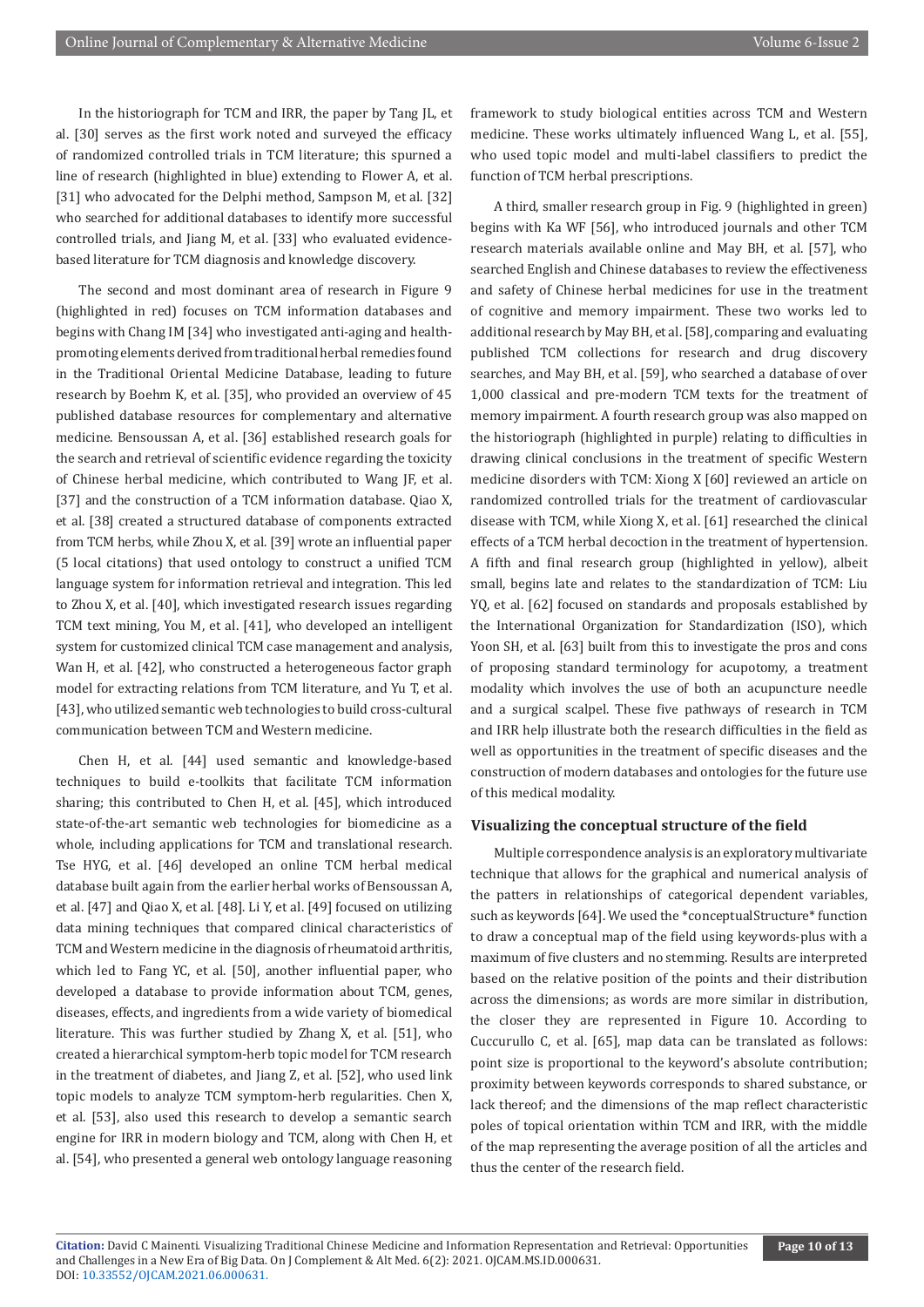Cluster one (highlighted in red) resides in the top right quadrant and contains keywords from articles that relate to the use of TCM herbs and natural substances as viable treatment options for both acute and chronic diseases. Cluster two (highlighted in blue) is the largest, residing in the middle and bottom center of the map; it contains keywords from articles that relate to the design of databases and retrieval systems for scientific TCM medical literature (including Zhou X, et al. [66]). The third cluster (highlighted in green), resides center left and contains keywords from articles specific to TCM diagnosis, ontology, and data mining. Cluster four (highlighted in purple) resides in the lower right quadrant and contains keywords from articles relating to the success, or lack thereof, of evidence-based research and TCM, particularly as it pertains to clinical trials. Cluster five (highlighted in orange) resides in the top left-center quadrant and contains keywords from articles relating to the representation of TCM information in IRR systems.

From this conceptual structure analysis, one can see that the first dimension of published research extends horizontally from theoretical on the left to experimental on the right. The second dimension, extending vertically, defines published works and their keywords over a spectrum ranging from technical on the top to clinical on the bottom. There are clear research gaps in the upper and lower left quadrants, indicating that more scientific research is required to ground both clinical and technical IRR work in TCM theory – an area we know is sorely lacking at the time, due to the fact that TCM is an individualized medicine, treating each patient according to their specific pattern of disharmony, gleaned from information gathered mainly, at this point, through quantitativelybased examinations performed by human beings. As a result, a great portion of research exists on the right side of the map that is considered, according to Western biomedicine, to be experimental in nature – namely Chinese herbal pharmaceutical medicine, its integration with biomedicine, and the lack of success to date with measuring TCM treatment outcomes and drug efficacy in controlled trials. This map, therefore, charts the course for where future research should be headed as it relates to TCM and IRR – to employ new research paradigms and instruments, namely big data analytics and IoT technologies, to merge Eastern and Western medicine together, in a translational way, so as to better understand the nature of disease progression and its effects on the body.

## **Conclusion**

It may be time for the broad discipline of information studies to come out of its proverbial shell; in the future of both Samsung [67] and Sinclair DA, et al. [68], as our lives become monitored, accentuated and refined as a means to achieve a new state of existence, behind and underneath it all will be a vast, universallyencompassing network of medical IRR systems. Such structures have already begun to take shape in other areas of existence: industry is refining algorithms that learn our preferences, activities, motives, and bioactivities; cars have begun to program themselves

to reach destinations; drivers are learning where passengers are headed, before they actually meet them; and music is constantly indexed and streamed around the world across language and culture. These systems all require underlying IRR architecture so that the consumer, the device, the network, and the provider can communicate digitally, behind the scenes, in a grand dance of capitalistic-driven mobile technology. However, by applying these conceptual structures to problems like ancient TCM practitioners faced but with new goals of health and well-being over profit and market share, one could only image if, in the future, through a combination of TCM and IRR, we might be able to one day think out at least half of our medical problems. Such a vision is worth pursuing, particularly in times where many diseases, especially chronic ones like obesity and mental illness, appear to be on the upswing. Further TCM research is therefore warranted, particularly with respect to IRR as it relates to grounding modern research, both clinical and technical, with classical theory. In the style of Jim Gray's vision of scientific discovery, driven by the collection, analysis, and comprehension of digital data by an ever-increasing interdisciplinary community of both professional and citizen-like scientists alike [69], perhaps the future of TCM lies in a big data design and deployment methodology with a new medical IRR at its core that is translational in nature, reducing health care costs and improving medical outcomes worldwide.

## **Acknowledgements**

This paper and the research components related to information representation and retrieval would not have been possible without the support of the author's doctoral advisor, Dr. Heting Chu, professor in the Palmer iSchool of Library and Information Science at Long Island University.

#### **Conflict of Interest**

The author has no conflicts of interest to declare.

#### **References**

- 1. Chen H, Wu Z, Huang C, Xu J (2003) TCM-Grid: weaving a medical grid for traditional Chinese medicine. International Conference on Computational Science 2659: 1143-1152.
- 2. Brashier KE (2014) Public Memory in Early China. Harvard University Asia Center, USA, pp. 526.
- 3. Pregadio F (2008) Zhang Ji (Zhang Zhongjing) In: Selin H (edr), Encyclopaedia of the History of Science, Technology, and Medicine in Non-Western Cultures. Springer, Netherlands, pp. 2416.
- 4. Van Wyk BE, Wink M (2004) Medicinal plants of the world. CABI, USA, pp. 520.
- 5. Yan JF (1991) DNA and the I Ching: The Tao of Life. North Atlantic Books, USA, pp. 193.
- 6. [Weiss SM, Kulikowski CA, Amarel S, Safir A \(1978\) A model-based](https://www.sciencedirect.com/science/article/abs/pii/0004370278900152) [method for computer-aided medical decision-making. Artif Intell 11\(1-](https://www.sciencedirect.com/science/article/abs/pii/0004370278900152) [2\): 145-172.](https://www.sciencedirect.com/science/article/abs/pii/0004370278900152)
- 7. [Samsung \(2019\) KX50: The Future in Focus.](https://news.samsung.com)
- 8. [Liang Z, Liu J, Ou A, Zhang H, Li Z, et al. \(2019\) Deep generative learning](https://www.sciencedirect.com/science/article/abs/pii/S0169260717303826) [for automated EHR diagnosis of traditional Chinese medicine. Computer](https://www.sciencedirect.com/science/article/abs/pii/S0169260717303826) [Methods and Programs in Biomedicine 174: 17-23.](https://www.sciencedirect.com/science/article/abs/pii/S0169260717303826)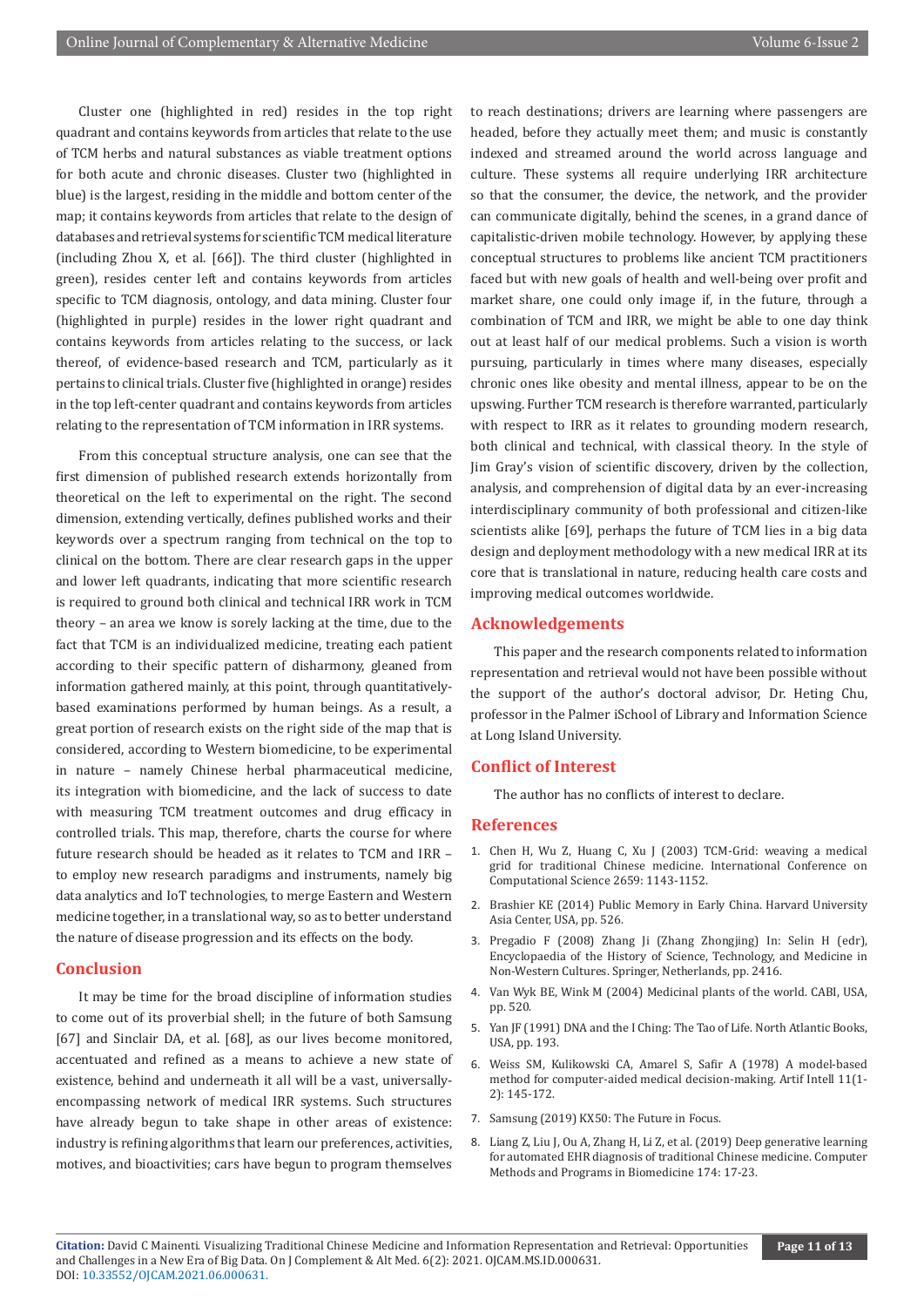- 9. Yang H, Lyu MR, King I (2013) Efficient online learning for multitask feature selection. ACM Trans Knowl Discov Data 7(2): 6.
- 10. [Leydier Y, Ouji A, LeBourgeois F, Emptoz H \(2009\) Towards an](https://www.sciencedirect.com/science/article/abs/pii/S0031320309000454)  [omnilingual word retrieval system for ancient manuscripts. Pattern](https://www.sciencedirect.com/science/article/abs/pii/S0031320309000454)  [Recognit 42\(9\): 2089-2105.](https://www.sciencedirect.com/science/article/abs/pii/S0031320309000454)
- 11. [Long H, Zhu Y, Jia L, Gao B, Liu J, et al. \(2019\) An ontological framework](https://pubmed.ncbi.nlm.nih.gov/30961578/)  [for the formalization, organization, and usage of TCM-Knowledge. BMC](https://pubmed.ncbi.nlm.nih.gov/30961578/)  [Med Inform Decis Mak 19\(2\): 53.](https://pubmed.ncbi.nlm.nih.gov/30961578/)
- 12. [Aria M, Cuccurullo C \(2017\) Bibliometrix: An R-tool for comprehensive](https://www.sciencedirect.com/science/article/abs/pii/S1751157717300500)  [science mapping analysis. J Informetr 11\(4\): 959-975.](https://www.sciencedirect.com/science/article/abs/pii/S1751157717300500)
- 13. [Aria M, Cuccurullo C \(2019\) Package bibliometrix: an R-tool for](http://www.bibliometrix.org)  [comprehensive science mapping analysis.](http://www.bibliometrix.org)
- 14. [Kanehisa M, Goto S, Furumichi M, Tanabe M, Hirakawa M \(2009\)](https://pubmed.ncbi.nlm.nih.gov/19880382/)  [KEGG for representation and analysis of molecular networks involving](https://pubmed.ncbi.nlm.nih.gov/19880382/)  [diseases and drugs. Nucleic Acids Res 38: D355-D360.](https://pubmed.ncbi.nlm.nih.gov/19880382/)
- 15. [Tang JL, Zhan SY, Ernst E \(1999\) Review of randomised controlled trials](https://pubmed.ncbi.nlm.nih.gov/10406751/)  [of traditional Chinese medicine. BMJ 319\(7203\): 160-161.](https://pubmed.ncbi.nlm.nih.gov/10406751/)
- 16. [Wu B, Liu M, Liu H, Li W, Tan S, et al. \(2007\) Meta-analysis of traditional](https://pubmed.ncbi.nlm.nih.gov/17463317/)  [Chinese patent medicine for ischemic stroke. Stroke 38\(6\): 1973-1979.](https://pubmed.ncbi.nlm.nih.gov/17463317/)
- 17. [Chan K, Shaw D, Simmonds MS, Leon CJ, Xu Q, et al. \(2012\) Good practice](https://pubmed.ncbi.nlm.nih.gov/22330011/)  [in reviewing and publishing studies on herbal medicine, with special](https://pubmed.ncbi.nlm.nih.gov/22330011/)  [emphasis on traditional Chinese medicine and Chinese materia medica.](https://pubmed.ncbi.nlm.nih.gov/22330011/)  [J Ethnopharmacol 140\(3\): 469-475.](https://pubmed.ncbi.nlm.nih.gov/22330011/)
- 18. Pang B, Zhang D, Wang K (2005) The bi-elliptical deformable contour and its application to automated tongue segmentation in Chinese medicine. IEEE Trans Med Imaging 24(8): 946-956.
- 19. [Zhou X, Wu Z, Yin A, Wu L, Fan W, et al. \(2004\) Ontology development](https://pubmed.ncbi.nlm.nih.gov/15350621/)  [for unified traditional Chinese medical language system. Artif Intell Med](https://pubmed.ncbi.nlm.nih.gov/15350621/)  [32\(1\): 15-27.](https://pubmed.ncbi.nlm.nih.gov/15350621/)
- 20. [Fang YC, Huang HC, Chen HH, Juan HF \(2008\) TCMGeneDIT: a](https://pubmed.ncbi.nlm.nih.gov/18854039/)  [database for associated traditional Chinese medicine, gene and disease](https://pubmed.ncbi.nlm.nih.gov/18854039/)  [information using text mining. BMC Complement Altern Med 8\(1\): 58.](https://pubmed.ncbi.nlm.nih.gov/18854039/)
- 21. [Qiao X, Hou T, Zhang W, Guo S, Xu X \(2002\) A 3D structure database](https://pubmed.ncbi.nlm.nih.gov/12086505/)  [of components from Chinese traditional medicinal herbs. J Chem Inf](https://pubmed.ncbi.nlm.nih.gov/12086505/)  [Comput Sci 42\(3\): 481-489.](https://pubmed.ncbi.nlm.nih.gov/12086505/)
- 22. [Wojcikowski K, Johnson DW, Gobe G \(2006\) Herbs or natural substances](https://pubmed.ncbi.nlm.nih.gov/16581343/)  [as complementary therapies for chronic kidney disease: ideas for future](https://pubmed.ncbi.nlm.nih.gov/16581343/)  [studies. J Lab Clin Med 47\(4\): 160-166.](https://pubmed.ncbi.nlm.nih.gov/16581343/)
- 23. [Zhou X, Peng Y, Liu B \(2010\) Text mining for traditional Chinese medical](https://pubmed.ncbi.nlm.nih.gov/20074663/)  [knowledge discovery: a survey. J Biomed Inform 43\(4\): 650-660.](https://pubmed.ncbi.nlm.nih.gov/20074663/)
- 24. [Kanehisa M, Goto S, Furumichi M, Tanabe M, Hirakawa M \(2009\)](https://pubmed.ncbi.nlm.nih.gov/19880382/)  [KEGG for representation and analysis of molecular networks involving](https://pubmed.ncbi.nlm.nih.gov/19880382/)  [diseases and drugs. Nucleic Acids Res 38: D355-D360.](https://pubmed.ncbi.nlm.nih.gov/19880382/)
- 25. [Perianes Rodriguez A, Waltman L, Van Eck NJ \(2016\) Constructing](https://www.sciencedirect.com/science/article/abs/pii/S1751157716302036)  [bibliometric networks: A comparison between full and fractional](https://www.sciencedirect.com/science/article/abs/pii/S1751157716302036)  [counting. J Informetr 10\(4\): 1178-1195.](https://www.sciencedirect.com/science/article/abs/pii/S1751157716302036)
- 26. [SCImago \(2019\) SJR-SCImago Journal & Country Rank \[Portal\].](https://www.scimagojr.com/)
- 27. Zhang J, Yu Q, Zheng F, Long C, Lu Z, et al. (2016) Comparing keywords plus of WOS and author keywords: A case study of patient adherence research. J Assoc Inf Sci Technol 67(4): 967-972.
- 28. [Berry LL, Parasuraman A \(1993\) Building a new academic field-The case](https://www.sciencedirect.com/science/article/abs/pii/S002243590580003X)  [of services marketing. J Retail 69\(1\): 13-60.](https://www.sciencedirect.com/science/article/abs/pii/S002243590580003X)
- 29. Garfield E (2004) Historiographic mapping of knowledge domains literature. J Inf Sci 30(2): 119-145.
- 30. [Tang JL, Zhan SY, Ernst E \(1999\) Review of randomised controlled trials](https://pubmed.ncbi.nlm.nih.gov/10406751/)  [of traditional Chinese medicine. BMJ 319\(7203\): 160-161.](https://pubmed.ncbi.nlm.nih.gov/10406751/)
- 31. [Flower A, Lewith GT, Little P \(2007\) Seeking an oracle: using the](https://pubmed.ncbi.nlm.nih.gov/18047443/)  [Delphi process to develop practice guidelines for the treatment of](https://pubmed.ncbi.nlm.nih.gov/18047443/)  [endometriosis with Chinese herbal medicine. J Altern Complement Med](https://pubmed.ncbi.nlm.nih.gov/18047443/)  [13\(9\): 969-976.](https://pubmed.ncbi.nlm.nih.gov/18047443/)
- 32. Sampson M, Cogo E, Ajiferuke I, Manheimer E, Campbell K, et al. (2011) Searching for controlled trials of complementary and alternative medicine: a comparison of 15 databases. Evid Based Complement Alternat Med 2011: 1-9.
- 33. Jiang M, Zhang C, Zheng G, Guo H, Li L, et al. (2012) Traditional Chinese medicine Zheng in the era of evidence-based medicine: a literature analysis. Evid Based Complement Alternat Med 2012: 1-9.
- 34. [Chang IM \(2001\) Anti-aging and health-promoting constituents derived](https://pubmed.ncbi.nlm.nih.gov/11795519/) [from traditional oriental herbal remedies: information retrieval using](https://pubmed.ncbi.nlm.nih.gov/11795519/) [the TradiMed 2000 DB. Ann N Y Acad Sci 928\(1\): 281-286.](https://pubmed.ncbi.nlm.nih.gov/11795519/)
- 35. [Boehm K, Raak C, Vollmar HC, Ostermann T \(2010\) An overview of](https://pubmed.ncbi.nlm.nih.gov/20565550/) [45 published database resources for complementary and alternative](https://pubmed.ncbi.nlm.nih.gov/20565550/) [medicine. Health Info Libr J 27\(2\): 93-105.](https://pubmed.ncbi.nlm.nih.gov/20565550/)
- 36. [Bensoussan A, Myers SP, Drew AK, Whyte IM, Dawson AH \(2002\)](https://pubmed.ncbi.nlm.nih.gov/12126187/) [Development of a Chinese herbal medicine toxicology database. J Toxicol](https://pubmed.ncbi.nlm.nih.gov/12126187/) [Clin Toxicol 40\(2\): 159-167.](https://pubmed.ncbi.nlm.nih.gov/12126187/)
- 37. Wang JF, Zhou H, Han LY, Chen X, Chen YZ, et al. (2005) Traditional Chinese medicine information database. Clin Pharmacol Ther 78(1): 92- 93.
- 38. [Qiao X, Hou T, Zhang W, Guo S, Xu X \(2002\) A 3D structure database](https://pubmed.ncbi.nlm.nih.gov/12086505/) [of components from Chinese traditional medicinal herbs. J Chem Inf](https://pubmed.ncbi.nlm.nih.gov/12086505/) [Comput Sci 42\(3\): 481-489.](https://pubmed.ncbi.nlm.nih.gov/12086505/)
- 39. [Zhou X, Wu Z, Yin A, Wu L, Fan W, et al. \(2004\) Ontology development](https://pubmed.ncbi.nlm.nih.gov/15350621/) [for unified traditional Chinese medical language system. Artif Intell Med](https://pubmed.ncbi.nlm.nih.gov/15350621/) [32\(1\): 15-27.](https://pubmed.ncbi.nlm.nih.gov/15350621/)
- 40. [Zhou X, Peng Y, Liu B \(2010\) Text mining for traditional Chinese medical](https://pubmed.ncbi.nlm.nih.gov/20074663/) [knowledge discovery: a survey. J Biomed Inform 43\(4\): 650-660.](https://pubmed.ncbi.nlm.nih.gov/20074663/)
- 41. You M, Chen C, Li GZ, Yan SX, Sun S, et al. (2015) ISMAC: an intelligent system for customized clinical case management and analysis. Scientific World Journal 2015: 1-12.
- 42. Wan H, Moens MF, Luyten W, Zhou X, Mei Q, et al. (2016) Extracting relations from traditional Chinese medicine literature via heterogeneous entity networks. J Am Med Inform Assoc 23(2): 356-365.
- 43. Yu T, Liu J, Yang S, Li J, Jia L (2016) Semantic Web for Knowledge Integration between Traditional Chinese Medicine and Biomedicine. 2015 7th International Conference on Information Technology in Medicine and Education (ITME), China.
- 44. Chen H, Mao Y, Zheng X, Cui M, Feng Y, et al. (2007) Towards semantic e-science for traditional Chinese medicine. BMC Bioinformatics 8(3): S6.
- 45. Chen H, Wang Y, Wu Z (2008) Introduction to semantic e-Science in biomedicine. BMC Bioinformatics 8(3): 1-3.
- 46. [Tse HYG, Li VWT, Hui MN, Kwok Chan P, Han Cheng S \(2008\) Data mining](https://pubmed.ncbi.nlm.nih.gov/18443208/) [for chinese materia medica and pharmacological research. J Biomol](https://pubmed.ncbi.nlm.nih.gov/18443208/) [Screen 13\(5\): 390-395.](https://pubmed.ncbi.nlm.nih.gov/18443208/)
- 47. [Bensoussan A, Myers SP, Drew AK, Whyte IM, Dawson AH \(2002\)](https://pubmed.ncbi.nlm.nih.gov/12126187/) [Development of a Chinese herbal medicine toxicology database. J Toxicol](https://pubmed.ncbi.nlm.nih.gov/12126187/) [Clin Toxicol 40\(2\): 159-167.](https://pubmed.ncbi.nlm.nih.gov/12126187/)
- 48. [Qiao X, Hou T, Zhang W, Guo S, Xu X \(2002\) A 3D structure database](https://pubmed.ncbi.nlm.nih.gov/12086505/) [of components from Chinese traditional medicinal herbs. J Chem Inf](https://pubmed.ncbi.nlm.nih.gov/12086505/) [Comput Sci 42\(3\): 481-489.](https://pubmed.ncbi.nlm.nih.gov/12086505/)
- 49. [Li Y, Li S, Lu AP \(2006\) Comparative analysis via data mining on](https://pubmed.ncbi.nlm.nih.gov/17186727/) [the clinical features of Western medicine and Chinese medicine in](https://pubmed.ncbi.nlm.nih.gov/17186727/) [diagnosing rheumatoid arthritis. Zhongguo Zhong Xi Yi Jie He Za Zhi](https://pubmed.ncbi.nlm.nih.gov/17186727/) [26\(11\): 988-991.](https://pubmed.ncbi.nlm.nih.gov/17186727/)
- 50. [Fang YC, Huang HC, Chen HH, Juan HF \(2008\) TCMGeneDIT: a](https://pubmed.ncbi.nlm.nih.gov/18854039/) [database for associated traditional Chinese medicine, gene and disease](https://pubmed.ncbi.nlm.nih.gov/18854039/) [information using text mining. BMC Complement Altern Med 8\(1\): 58.](https://pubmed.ncbi.nlm.nih.gov/18854039/)
- 51. Zhang X, Zhou X, Huang H, Chen S, Liu B (2010) A hierarchical symptomherb topic model for analyzing traditional Chinese medicine clinical diabetic data. 2010 IEEE 3rd International Conference on Biomedical Engineering and Informatics, USA.